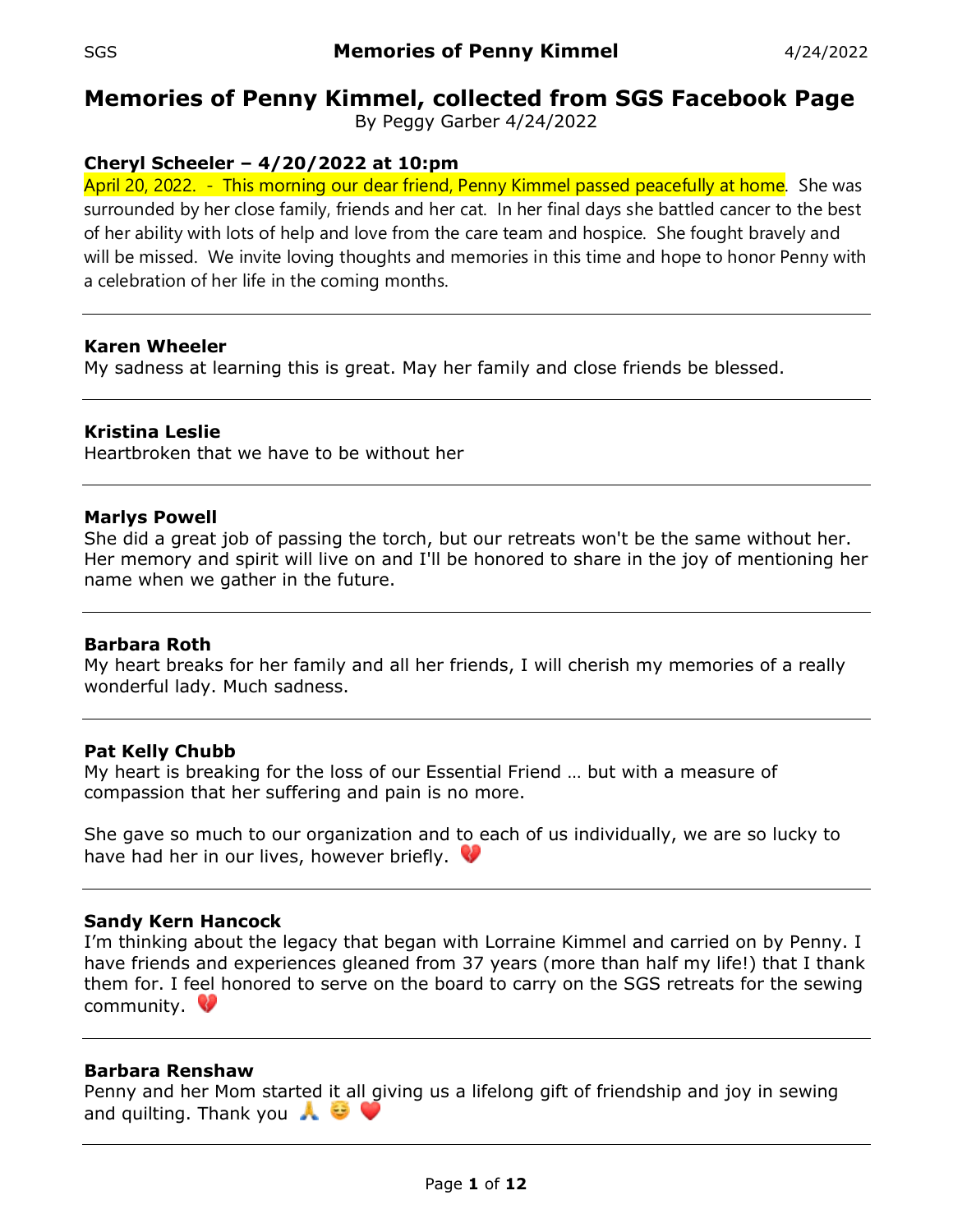## **Tauna Kern Waddington**

I'm so sad to hear this. Retreat won't be the same without her. She will be missed.

## **Laurie Lamb Wilkey**

This is just so sad. I have no words. May God bless her family and guide them through the days ahead.

#### **Penny Specht**

I'm relieved that Penny no longer has to suffer but will miss her terribly. Like Sandy, I am also honored to serve on the SGS board and to ensure that what Lorraine started and Penny devoted so much time and energy to will continue to provide wonderful sewing retreats. Penny was a role model for many, and her beautiful smile will live on in my memories of her. Rest In Peace dear friend, my heart is heavy with loss.

## **Harriott Fix Balmer**

This hits hard...such a special person...

## **Cheryl Scheeler**

I too appreciate all that Penny did for us sewers. She had a sassy humor. She fought her disease with grace and bravery. I will miss her crazy stories of her sewing adventures. She was a role model. Be at peace Penny, we miss you.

#### **Leslie Gardner**

Such a loss to us all. Penny was a great person.

#### **Adele Drummond**

Thank you Cheryl for sharing this sad news. She fought cancer bravely. May she rest in peace.

#### **Cindy Dainard**

Have to say there have been a few tears at her diagnosis and now knowing we will never be in her physical presence again. Penny made me feel like I had always been a member of SG and I thank her for that. I hope her spirit will always be with us.

# **Priscilla Schleigh**

Thank you everyone for being such an amazing community for our dear Penny..

#### **Cat Shepherd**

So sad to hear this! She will be greatly missed, not only for carrying on Mother Superior's legacy, but also for her own contribution to our retreats and the friendship we all had with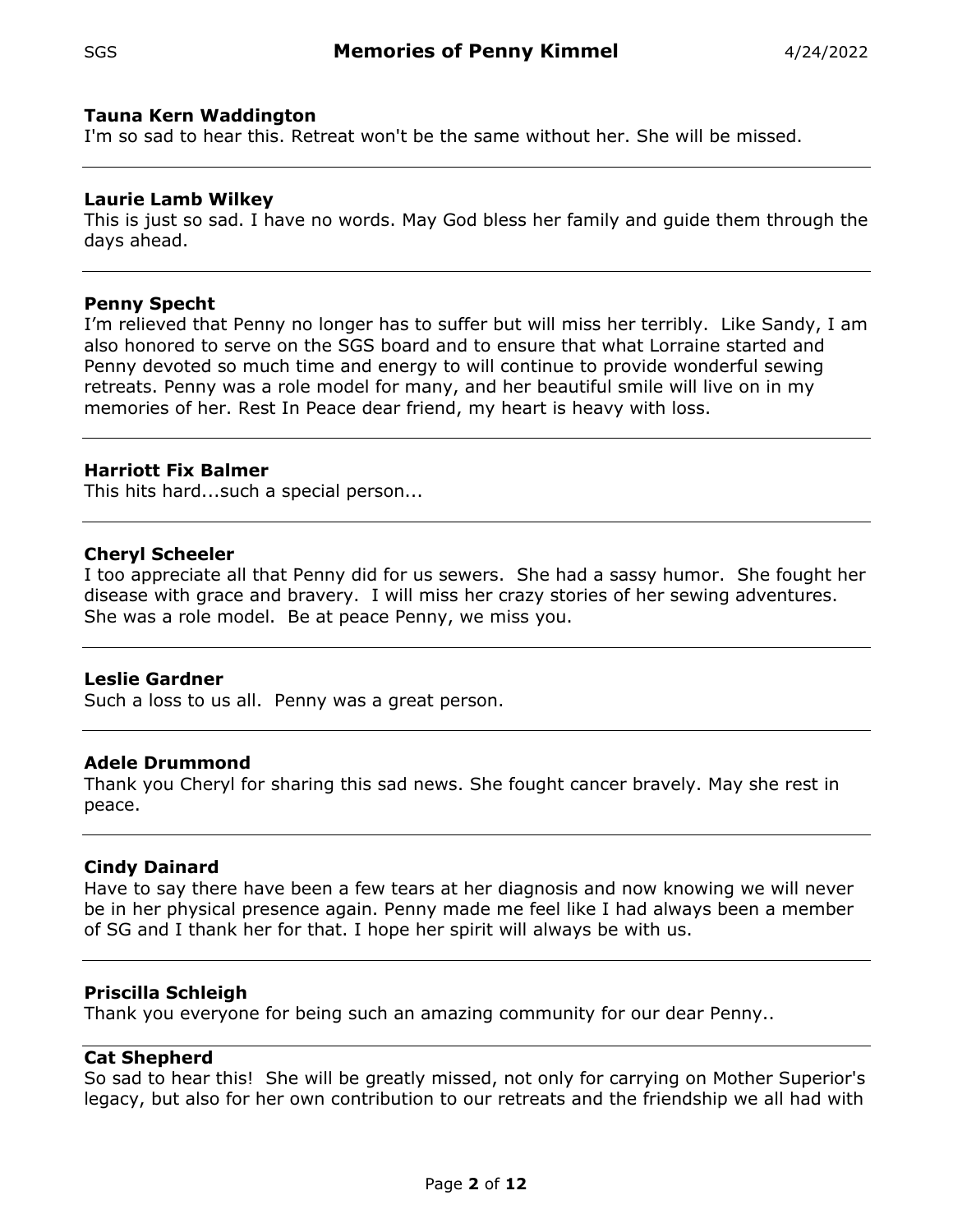her. I am so grateful for the years I was on the SGS Board with her at the helm. We will always love you Penny!

# **Linda Vorenkamp**

Oh no. Broken hearted too. Deepest condolences to her son and family. She will be missed by many.

# **Kathleen R Solum Wong**

So sorry to hear this. I did not know her as well as many others, but she shared many tips and moments with me when I was joining the group at Camp Burton. She will be missed.

# **Peggy Garber**



How can mere words convey how much we will miss our amazing Penny?

For me she was more than a friend. She was more than a business partner. She was my sole sister. How we would laugh when you all would get our names mixed up.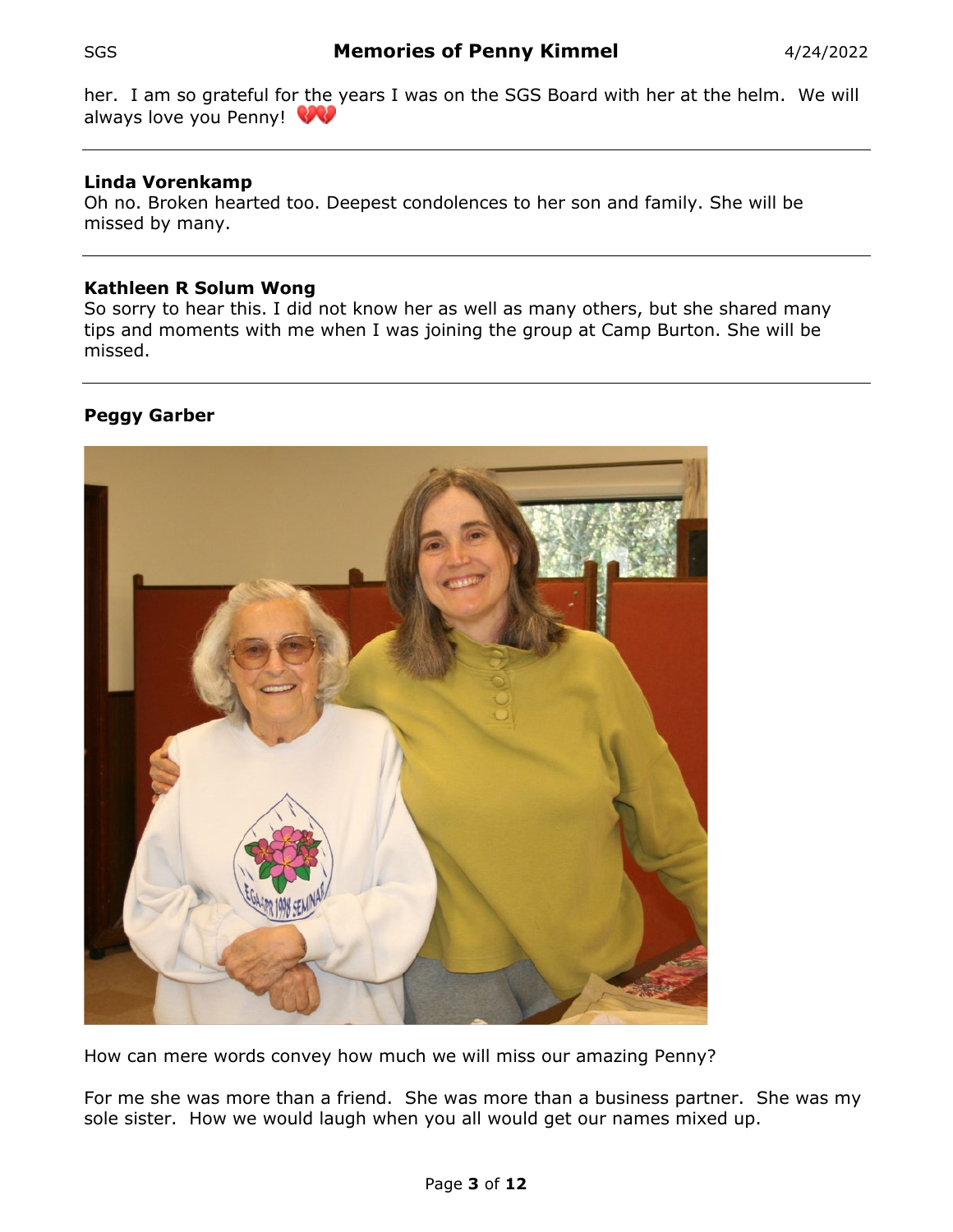I first met Penny when working with her mother Lorraine on retreat planning, before Penny was involved; before Jason was born. I was part of the then Seattle Sewing Guild along with Lorraine and Cheryl Tolbert when we first proposed and started the sewing retreats in 1985. It is so rewarding that others among us today were also there at that very first sewing retreat at Camp Burton on Vashon Island.

I got to know Penny as a friend when we roomed together on the "Sew Sew Good Girls" trip to Hong Kong in the mid-90s, put together by Marilee Cole. Penny would go out in the mornings and get me coffee. I don't remember ever asking her to do that.

We shared many interests in sewing, in computer video technology and in life in general. So, we started a business together, calling it Pengy Productions (PennyPeggy). Of the many projects we started, we seemed to complete few. Our individual busy lives kept getting in the way.

Our only truly successful project was Stitching Girls. As we filled out the 27 pages of the nonprofit exempt status application, we sweated over how to acknowledge to the IRS that we were also business partners, and yet had no conflict of interest. But we did it, and Stitching Girls Society was approved in Dec. 2009.

Penny had been helping her mother Lorraine for several years, so when we suffered the loss of our Retreat Founder, Lorraine in 2008, Penny was ready to take over and keep us all going. It was Camp Burton who got us to become a nonprofit organization, when their board decided they could no longer co-sponsor our retreats.

The rest is history. Over the years Stitching Girls has become a true sewing sisterhood. And you all are so right - Penny set the tone and lead the way with her warm, welcoming personality. Anyone who loved to sew instantly became another lifelong friend and part of the group.

It has been such a privilege to be part of this group, where everyone steps up to help everyone else. I cherish the welcoming hugs when we are able to get together at retreats. It is such a tribute to Penny's giving nature that all of us are likewise so willing to step up when needed. And without Penny, we will all need each other to keep going.

As we all cry together while saying Goodbye to our wonderful Penny, we can draw strength from the little bit of herself that she has left with each and every one of us.

Peggy

**Robbie Severson** Such a beautiful tribute to a beautiful soul  $\bigcirc \bigcirc \bigcirc$ 

**Marlys Powell** Indeed.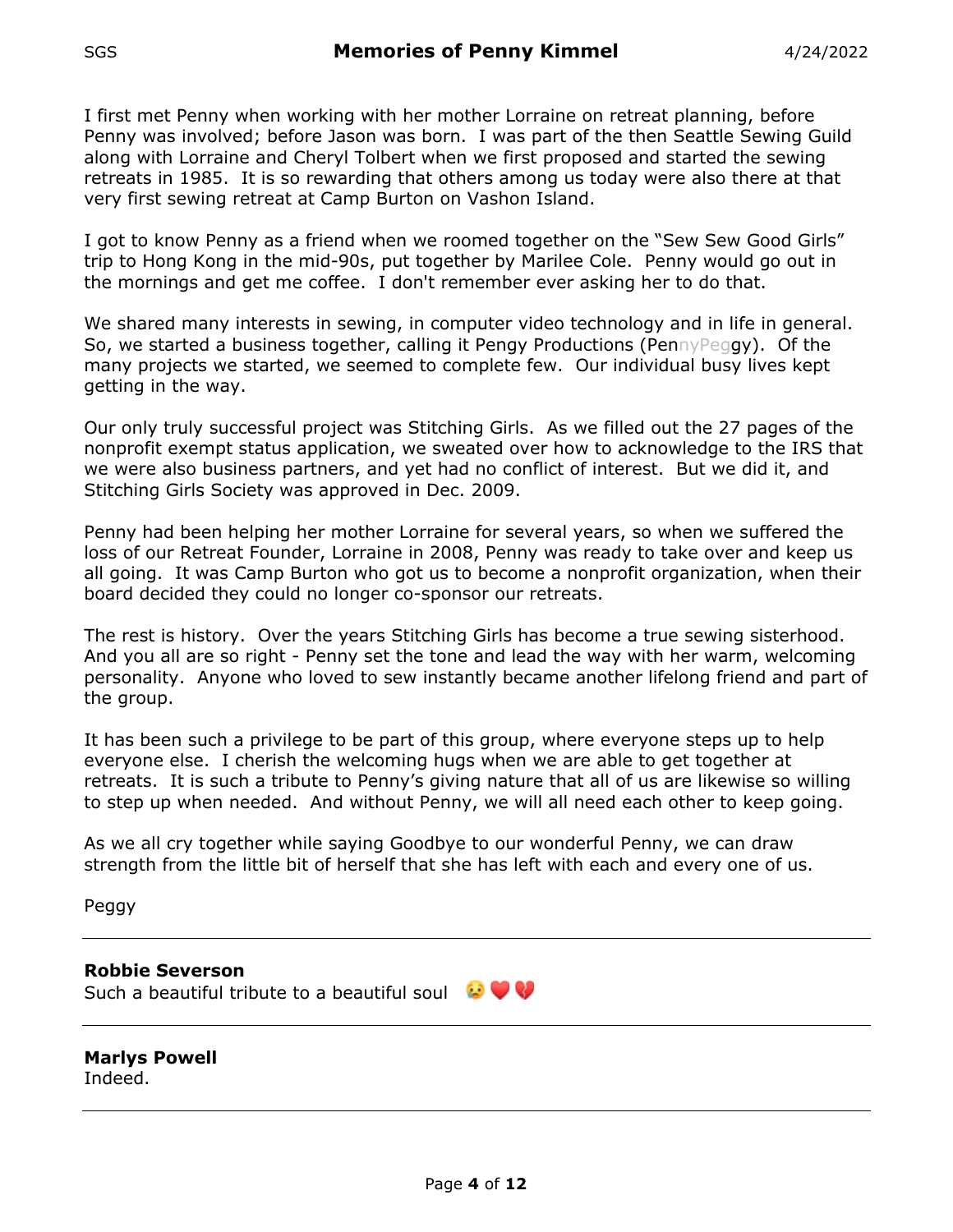## **Laurie Lamb Wilkey**

That was lovely and very touching. I know that there is a hole left in your heart with Penny's passing. I wish you lots of healing over these next few weeks.

I am sad that I can't be there in June when we all meet again and, invariably, everyone present will reminisce about Penny's dedication to our group and many more stories will be told.

I wasn't there at the beginning, but I was welcomed like at had been there forever. That was Penny's influence and you all followed suit. I wish younger people understood the value of joining groups like ours and pray that we will be successful in "bringing them into the fold" like Penny did so our SGS survives well after we are gone.

## **Harriott Fix Balmer**

Well said...we will all miss you so very much...

# **Leslie Gardiner**

So eloquent and heartfelt, Peggy. We will all miss her so much.

## **Cat Shepherd**

Thank you Peggy for such a beautiful, beautiful tribute!

#### **Penny Specht**

You said it all so well Peggy. You two made such an amazing team and inspired all the rest of us. I know that Penny was glad you were still available to help keep Stitching Girls Society going when she had to step down to focus on her health. We have so many wonderful memories and will miss Penny beyond what can be expressed with words

#### **Cindy Dainard**

So very well said. It has been an honor and privilege to have known her.

#### **Priscilla Schleigh**

thank you [Peggy Garber](https://www.facebook.com/groups/184706381544723/user/100000304609261/?__cft__%5b0%5d=AZUAQ0-x3FRhjJRP1NrMa7TyBaFNJV3EuPI_6U6qHnmvk72tJFsaf9f9en7KbRPbyZ7OkuIPUZ4Oj-6DBA7ewc97W1AFRuvGn9-yIQfaCIb6qhYCpnjGLef0AB1uZ9rQ0ZjdQKhTp_iEah7Crhdtpclt&__tn__=R%5d-R) that was so sweet. I was so grateful when Lorraine and Penny welcomed me into the family and then when they asked me to be in older with the sewing retreat. I felt like I found my tribe. They both are missed terribly, but left a wonderful trail of stitches and stories.

We plan to have a celebration of life at Camp Burton in a couple of months for Penny. Love to you all (*Penny's sister-in-law*)

# **Linda Vorenkamp**

Beautiful photo. So sad I missed a final goodbye just by a week.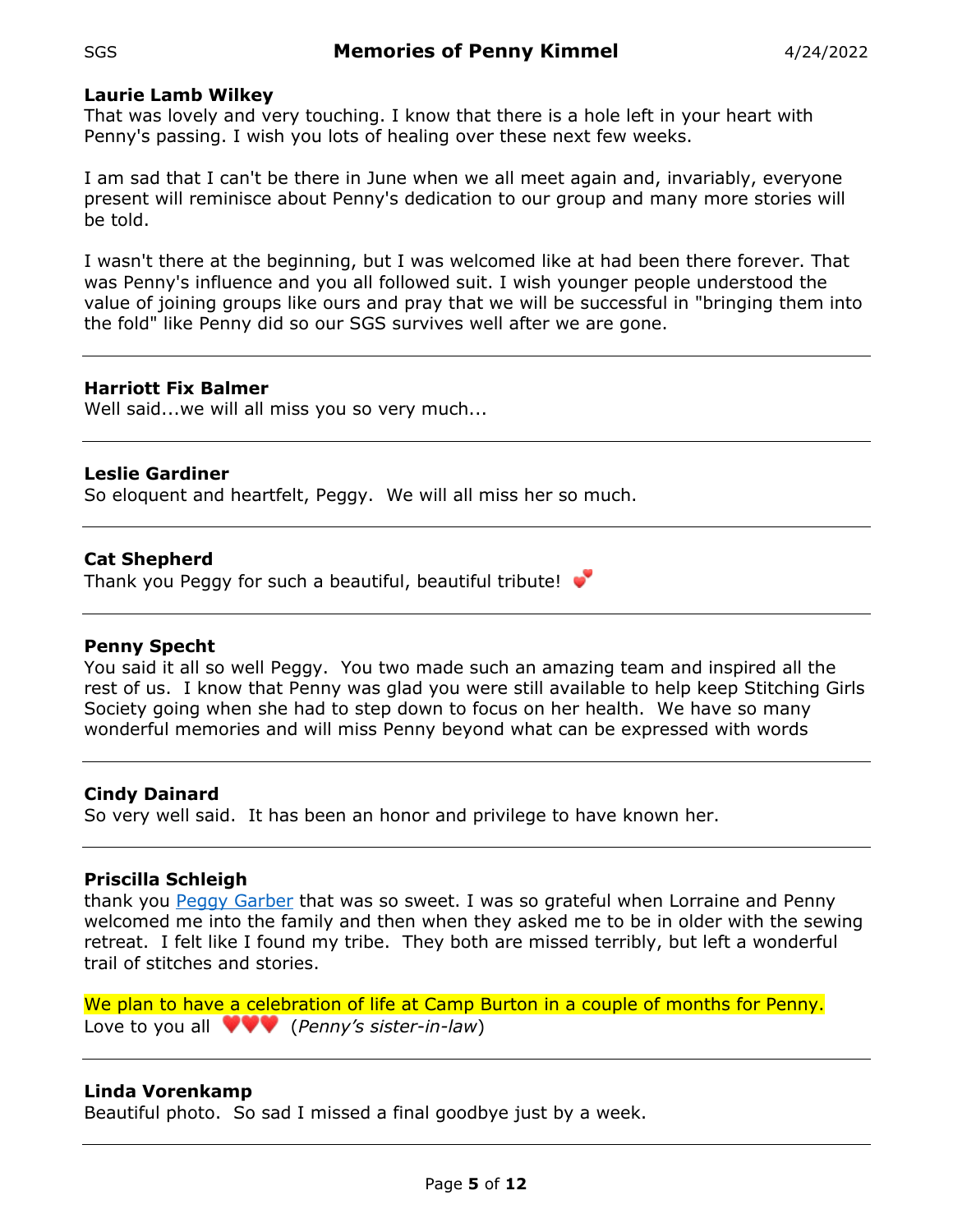# **Kristina Leslie – 4/23/22**

In 2015 Peggy and Penny and I drove down to Portland to see the Italian Fashion display. It was such a memorable trip. Peggy stayed down there to visit Family.

Penny and I went to Fabric Depot for the last time before it closed. The restaurant in the parking lot had the best steak bites I've ever had and the drive home flew by because we talked and laughed the whole way.  $\bullet$  (dec code: #128525)



# **Penny Specht**

Great photo of all 3

# **Penny Specht – 4/23/2022**

The super creative team ! Zoom in to see Pennys wonderful smile one more time ! Love you and miss you Penny!!!!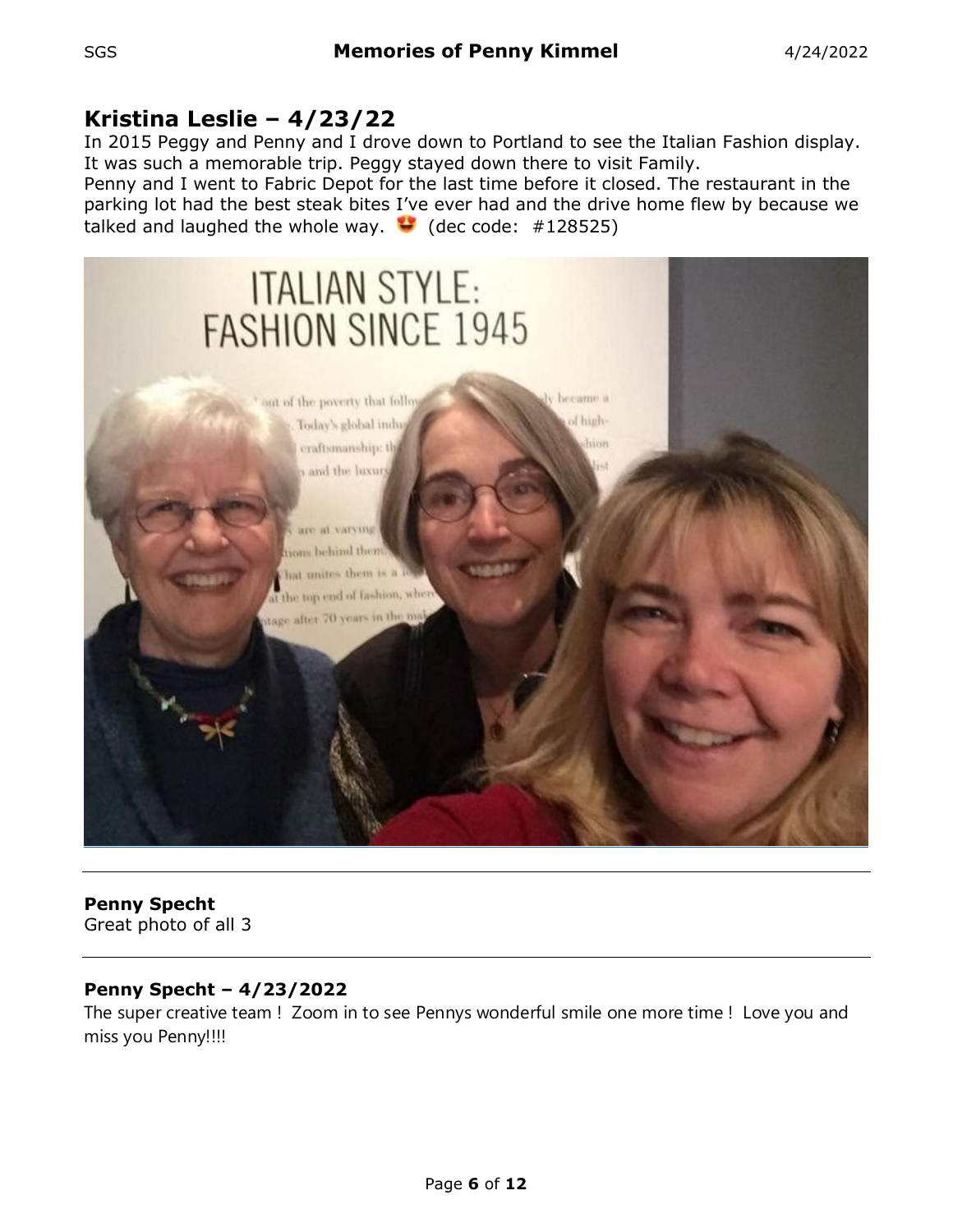

## **Peggy Garber** Here is the zoom-in. I love this one too!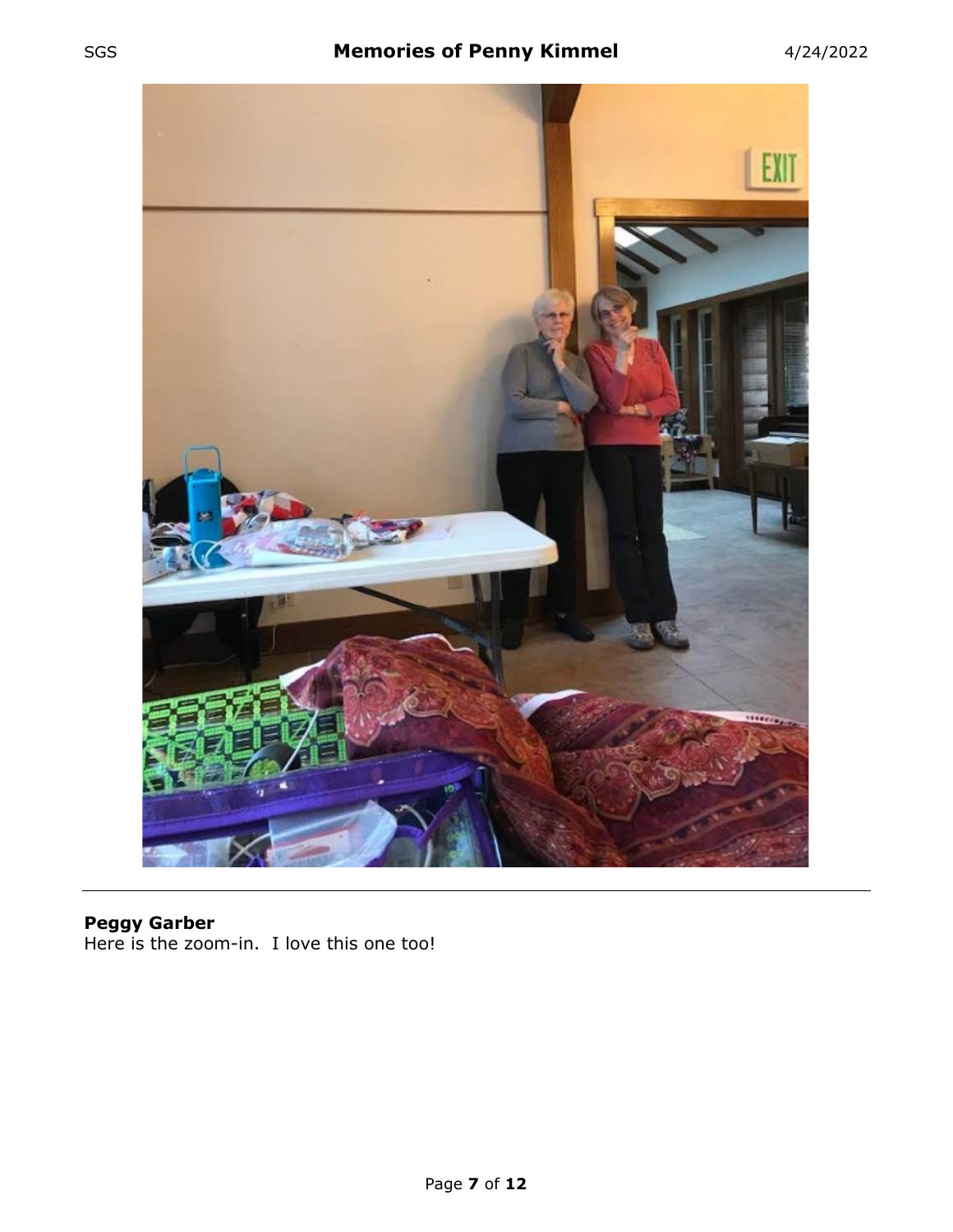# SGS **Memories of Penny Kimmel** 4/24/2022





# **Cheryl Scheeler**

Love that picture

#### **Harriott Fix Balmer**

This is a great shot...you both look mischievous!

#### **Marlys Powell**

Love that one! Thank you for sharing it!

## **Barbara Roth**

Great picture of you both. What a special lady she was. I was proud to say I knew her and her smile, thoughtfulness and talent of making all welcome. Miss you Penny in my heart. Please let me know if she had a request for donations in place of flowers or anything. Thank you and miss the Stitching girls!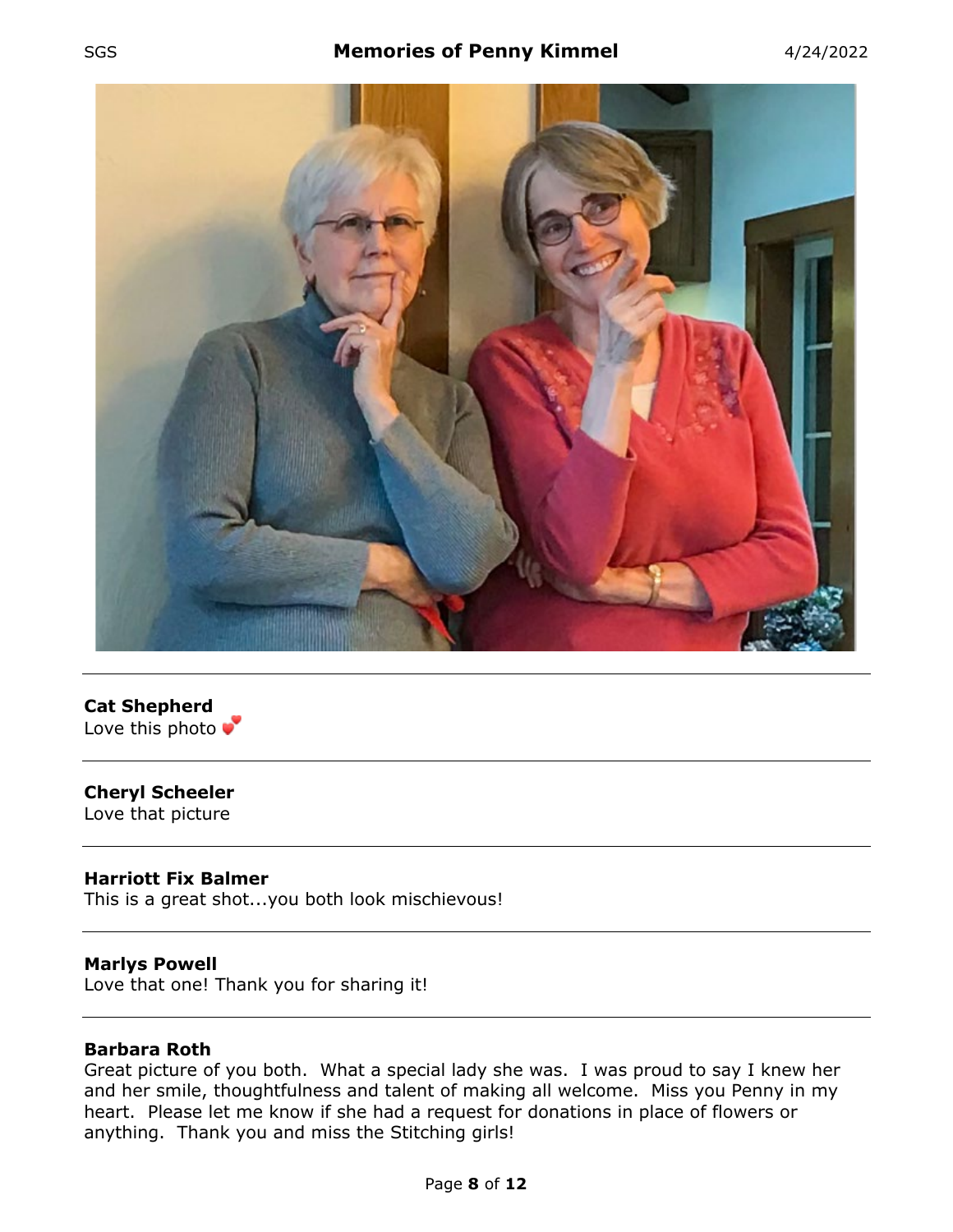# **Patty Fordyce**

Great picture! Penny was always so welcoming and kind, with her great smile. She will be missed.

# **Pat Kelly Chubb – 4/23/2022**

Some memories of Penny. I had more, but they went to the big rock pile when my hard drive said byeee a couple years ago.



The dynamic duo – Penny and Peggy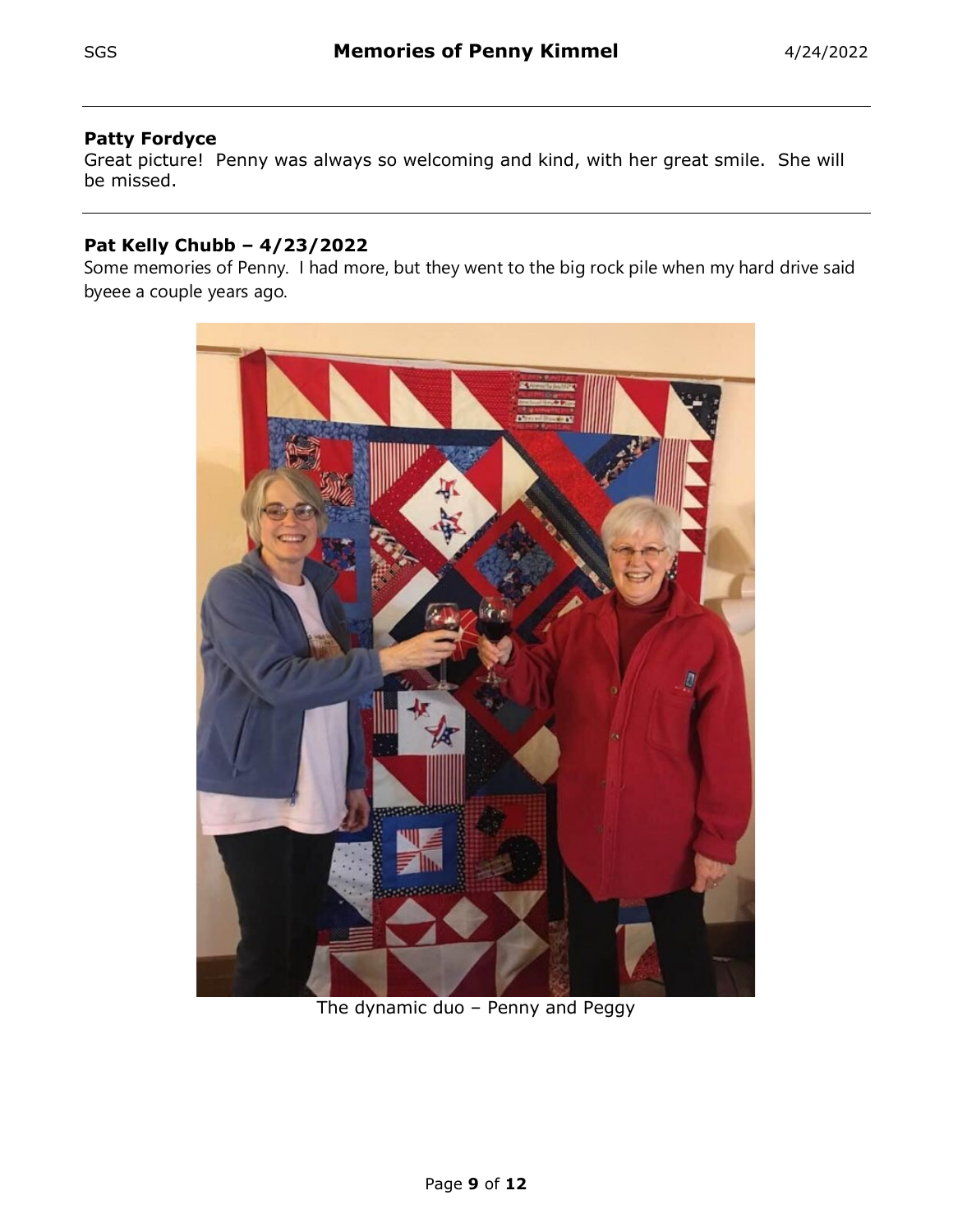

A sewing play date at Francie's 9hostess with the moistest)



Mistress of ceremonies at Brown Bag "reveal"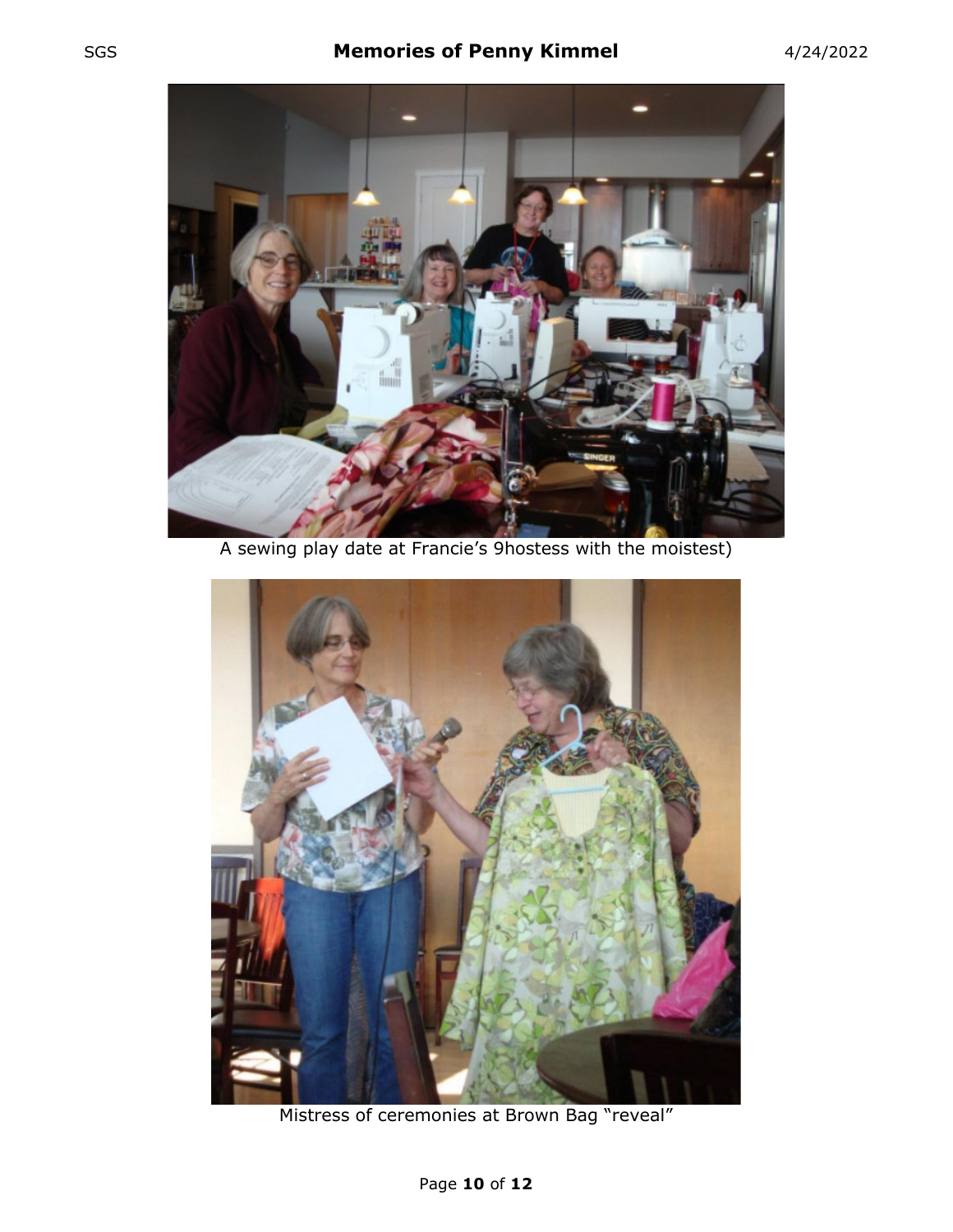

Road Trip to Cicada and lunch on the waterfront after. Fun fun fun!!

# **Mary Hoagland-Scher**

Thank you Pat!

# **Harriott Fix Balmer** Great pics! Thanks for sharing!

**Marlys Powell** – 4/26/2022 Another dear memory …